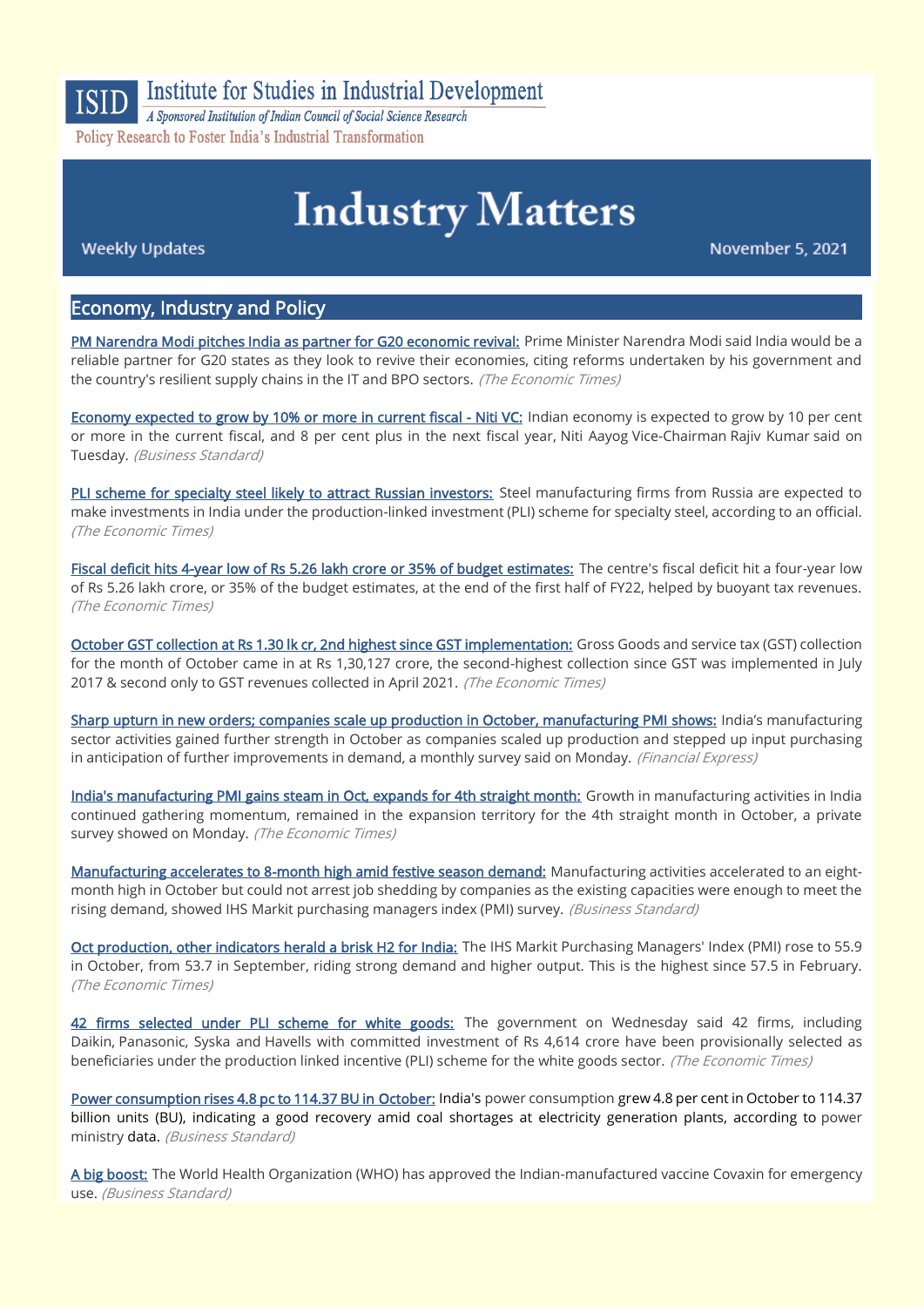[Eight core sectors' output grows at 7-month low of 4.4%:](https://economictimes.indiatimes.com/news/economy/indicators/eight-core-sectors-output-grows-at-7-month-low-of-4-4/articleshow/87377098.cms) Core sector rose 4.4% in September as against 11.5% in August and 0.6% in the year ago period. It contracted 5% month-on-month against a decline of 1% in August. (The Economic Times)

[Govt plans mega package to woo investors in semiconductor manufacturing:](https://economictimes.indiatimes.com/news/economy/policy/govt-plans-mega-package-to-woo-investors-in-semiconductor-manufacturing/articleshow/87461264.cms) India is planning to roll out a multi-billiondollar capital support and production-linked incentive plan to push manufacturing of semiconductors in the country. (The Economic Times)

## Foreign Investments

[IFC plans to step up annual allocation for India to \\$3 billion:](https://economictimes.indiatimes.com/news/economy/finance/ifc-plans-to-step-up-annual-allocation-for-india-to-3-billion/articleshow/87476572.cms) The International Finance Corporation, the private finance arm of the World Bank, could step up its annual allocation to India to \$3 billion from \$2 billion now. (The Economic Times)

INDIA'S MERCHANDISE TRADE [- Preliminary Data October 2021:](https://www.pib.gov.in/PressReleasePage.aspx?PRID=1768616) India's merchandise exports in October 2021 was USD 35.47 billion, an increase of 42.33% over USD 24.92 billion in October 2020 and an increase of 35.21% over USD 26.23 billion in October 2019. (Press Information Bureau)

[DoT allows 100% FDI under automatic route, but with boundary riders:](https://economictimes.indiatimes.com/industry/telecom/telecom-news/dot-allows-100-fdi-under-automatic-route-but-with-boundary-riders/articleshow/87509692.cms) The telecom department on Wednesday amended the unified license agreement to allow 100% foreign direct investment (FDI) under the automatic route. (The Economic Times)

[FDI flows surge in 2021 hinting at global recovery, says OECD:](https://www.business-standard.com/article/economy-policy/fdi-flows-surge-in-2021-hinting-at-global-recovery-says-oecd-121102901654_1.html) Global foreign direct investment (FDI) flows rebounded in the first half of 2021 to reach \$870 billion, exceeding pre-pandemic levels by 43 per cent and more than double that of the second half of 2020, OECD data and analysis show. (Business Standard)

[Musk's SpaceX readying to collaborate with Indian telcos for satcom services:](https://economictimes.indiatimes.com/industry/telecom/telecom-news/musks-spacex-readying-to-collaborate-with-indian-telcos-for-satcom-services/articleshow/87514083.cms) Elon Musk's SpaceX will soon start talks with Indian telecom service providers like Reliance Jio, Vodafone Idea, BharatNet and Raitel for possible collaborations to offer satellite communication, or broadband from space, services in the hardest-to-reach regions. (The Economic Times)

[Asus in talks with Indian EMS players to start local laptop manufacturing:](https://economictimes.indiatimes.com/industry/cons-products/electronics/asus-in-talks-with-indian-ems-players-to-start-local-laptop-manufacturing/articleshow/87463628.cms) Taiwanese laptop maker Asus is in talks with local EMS players to begin local manufacturing of its laptops in the country and it is aiming to capture 20% market share in the consumer laptop segment this year. (The Economic Times)

[Our mission is to be top performing consumer products firm in India - Diageo:](https://economictimes.indiatimes.com/industry/cons-products/liquor/our-mission-is-to-be-top-performing-consumer-products-firm-in-india-diageo/articleshow/87424687.cms) Global spirits major Diageo is embarking on a mission to be a top performing consumer products company in India. (The Economic Times)

# Trade Policy and Competitiveness

[Is India's export growth 'sticky' enough to hit \\$400-bn mark this year?:](https://www.business-standard.com/article/economy-policy/is-india-s-export-growth-sticky-enough-to-hit-400-bn-mark-this-year-121110301735_1.html) Data released by the commerce ministry last month showed that for the first five months of fiscal 2021-22, India exported \$164.4 billion worth of goods. (Business Standard)

[India, Bhutan to have 7 more entry and exit points for trade - Govt:](https://www.business-standard.com/article/economy-policy/india-bhutan-to-have-7-more-entry-and-exit-points-for-trade-govt-121110301690_1.html) India and Bhutan will have seven additional entry and exit points for trade as part of measures to increase trade connectivity, the government said on Wednesday. (Business Standard)

[Engineering goods exports cross \\$9 billion in October:](https://economictimes.indiatimes.com/news/economy/foreign-trade/engineering-goods-exports-cross-9-billion-in-october/articleshow/87470451.cms) The robust performance by the sector means greater support to the economy as it will create more jobs and fresh capital investment, said EEPC India chairman Mahesh Desai. (The Economic Times)

[United States Trade Representative Katherine Tai to visit India on November 22:](https://economictimes.indiatimes.com/news/economy/foreign-trade/united-states-trade-representative-katherine-tai-to-visit-india-on-november-22/articleshow/87387319.cms) United States Trade Representative (USTR) Katherine Tai will travel to India next month to discuss the US' commitment to the Indo-Pacific region with government officials and stakeholders. (The Economic Times)

[CAIT pegs Rs 50,000 cr losses to Chinese exporters this Diwali:](https://economictimes.indiatimes.com/small-biz/sme-sector/cait-pegs-rs-50000-cr-losses-to-chinese-exporters-this-diwali/articleshow/87387524.cms) Trader's body CAIT on Friday said it estimates Chinese exporters to suffer business losses worth Rs 50,000 crore this Diwali season due to its boycott call. (The Economic Times)

[Exports rise for 11th month, up 43.3% in October:](https://economictimes.indiatimes.com/news/economy/indicators/exports-rise-for-11th-month-up-43-3-in-october/articleshow/87469899.cms) Led by engineering goods, petroleum products and gems and jewellery, India's merchandise exports increased for the eleventh consecutive month in October and grew 42.33% on year at \$35.47 billion. (The Economic Times)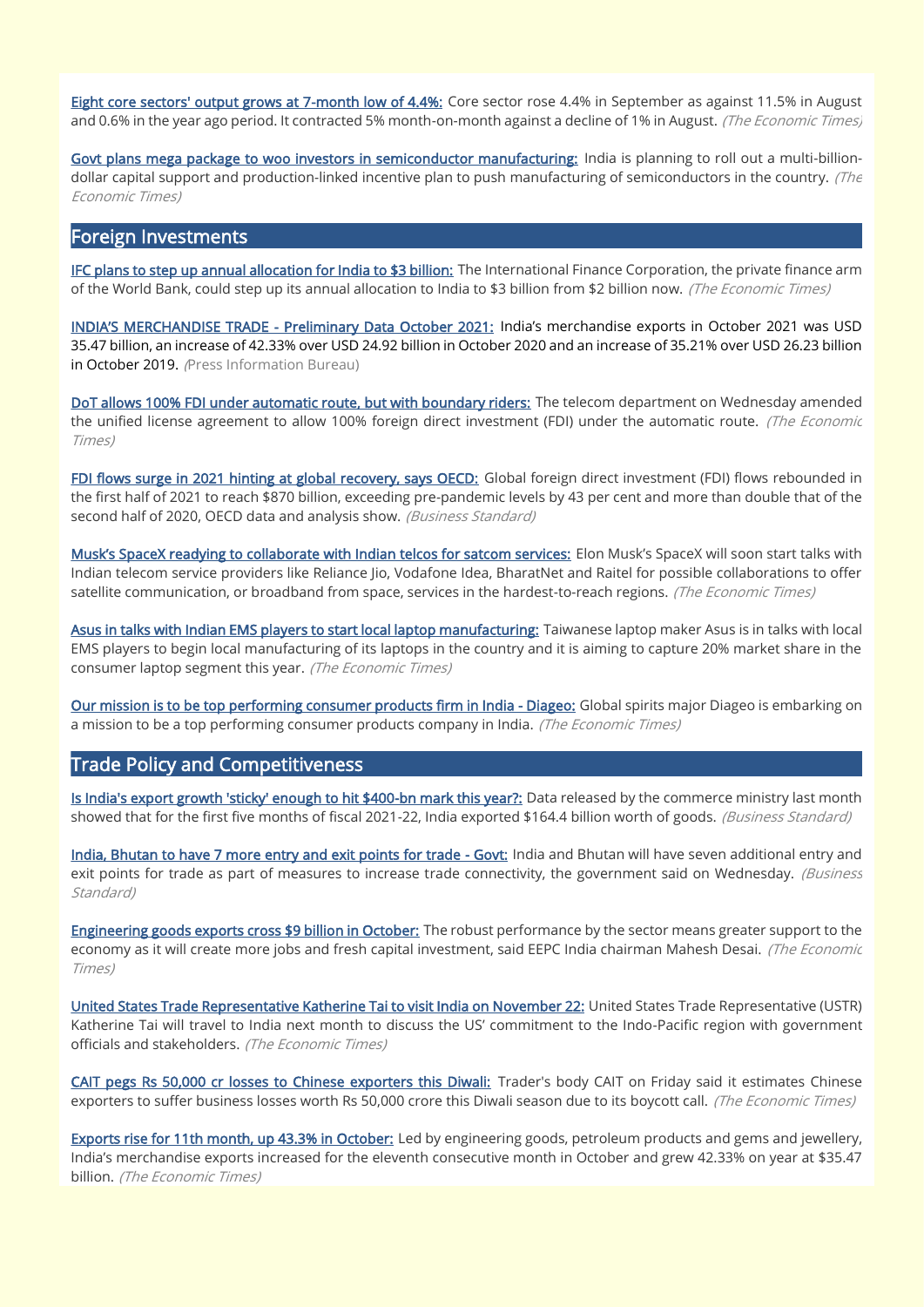[India, Italy to collaborate on green hydrogen, gas sector:](https://www.financialexpress.com/economy/india-italy-to-collaborate-on-green-hydrogen-gas-sector/2360104/) India and Italy have agreed to explore development of green hydrogen, setting up renewable energy corridors, and joint projects in the natural gas sector as the two nations sought to strengthen partnership in energy transition. (Financial Express)

[Rise in import of copper in recent times great concern for govt - V K Saraswat:](https://economictimes.indiatimes.com/industry/indl-goods/svs/metals-mining/rise-in-import-of-copper-in-recent-times-great-concern-for-govt-v-k-saraswat/articleshow/87419667.cms) The rise in copper import in recent times is a great concern for the government and it is imperative that a better ecosystem is established to make domestic copper industry competitive, Niti Aayog Member V K Saraswat has said. (The Economic Times)

#### Corporate Sector

[Super app war - Adani, Tata and Reliance Industries go on acquisition spree:](https://www.business-standard.com/article/companies/super-app-war-%E2%80%88adani-tata-and-reliance-industries-go-on-acquisition-spree-121103101055_1.html) India's top business groups, such as Tata, Adani, and Reliance Industries (RIL), are scouting for acquisition targets to offer additional goods and services under their "super app" umbrella. (Business Standard)

[Lenovo businesses in India registered \\$621 million revenue in September quarter:](https://economictimes.indiatimes.com/industry/cons-products/electronics/lenovo-businesses-in-india-registered-621-million-revenue-in-september-quarter/articleshow/87524963.cms) The total revenue for all Lenovo businesses in India was \$621 million for the second quarter (July-September 2021), representing a year-on-year increase of 26.9 per cent, according to a statement. (The Economic Times)

[Hindalco to buy Ryker for Rs 323 crore enterprise value:](https://economictimes.indiatimes.com/industry/indl-goods/svs/metals-mining/hindalco-to-buy-ryker-for-rs-323-crore-enterprise-value/articleshow/87508698.cms) Hindalco's copper is a vital input into India's accelerating journey on electrification, urbanisation, renewables and e-mobility. Keeping the needs of the nation and industry in mind, the company has taken the step to expand its capacity, Satish Pai, Managing Director of Hindalco Industries, said.  $(The$ Economic Times)

[Unacademy acquires K-10 online tuition platform Swiflearn:](https://www.livemint.com/companies/start-ups/unacademy-acquires-k-10-online-tuition-platform-swiflearn-11635870080544.html) Edtech platform Unacademy on Tuesday said that it has acquired online tuition platform Swiflearn for an undisclosed amount. (Mint)

#### MSMEs and Start-ups

[India's economy takes 'formal' leap as informal shrinks drastically - Study:](https://www.business-standard.com/article/economy-policy/india-s-economy-takes-formal-leap-as-informal-shrinks-drastically-study-121110100010_1.html) "Currently, the informal economy is possibly at maximum 15-20 per cent of gross value added (GVA)," said Soumya Kanti Ghosh, group chief economic advisor, SBI. (Business Standard)

[About 80% of economy now formal following digitisation drive, pandemic - SBI Report:](https://economictimes.indiatimes.com/news/economy/policy/about-80-of-economy-now-formal-following-digitisation-drive-pandemic-sbi-report/articleshow/87463808.cms) The digitisation drive and pandemicinduced emergence of the gig economy have led to a faster formalisation of the economy, with the share of the informal sector shrinking to just 15-20 per cent in 2021 from 52.4 per cent in 2018, according to an SBI Research report. (The Economic Times)

[Banks sanction Rs 63,574 cr under credit outreach initiative - Finance Ministry:](https://economictimes.indiatimes.com/small-biz/sme-sector/banks-sanction-rs-63574-cr-under-credit-outreach-initiative-finance-ministry/articleshow/87501641.cms) Similar outreach programmes were held between October 2019 and March 2021 by banks and fulfilled all kinds of credit requirements of the RAM sector (Retail, Agriculture and MSME). (The Economic Times)

SIDBI's 59[-min loan scheme for MSMEs- 80% of sanctioned amount disbursed in 2.19 lakh loans till Nov 1:](https://www.financialexpress.com/industry/sme/msme-fin-sidbis-59-min-loan-scheme-for-msmes-80-of-sanctioned-amount-disbursed-in-2-19-lakh-loans-till-nov-1/2362373/) The 59 minutes in-principle loan approval scheme for MSMEs by SIDBI, launched by Prime Minister Narendra Modi in November 2018, has sanctioned 2,35,511 loans involving Rs 78,738 crore as of November 1, 2021, official data from the MSME Ministry showed. (Financial Express)

[Economy woes - The 'small guys' wait for winds of revival:](https://economictimes.indiatimes.com/news/economy/indicators/economy-woes-the-small-guys-wait-for-winds-of-revival/articleshow/87503404.cms) According to Centre for Monitoring Indian Economy data, the 30day moving average unemployment rate for India as on November 2 stood at 7.57 per cent, which while lower than the 11.84 per cent in May this year, remains at a worrying high. (The Economic Times)

[BSE signs MoU with HDFC Bank to promote listing of SMEs:](https://economictimes.indiatimes.com/small-biz/sme-sector/bse-signs-mou-with-hdfc-bank-to-promote-listing-smes/articleshow/87486258.cms) "Through this MoU we aim to resolve funding constraints for SMEs in India. BSE along with HDFC Bank shall work together to create a sustainable ecosystem." (The Economic Times)

[How to make MSMEs credit ready through supply chain financing:](https://economictimes.indiatimes.com/small-biz/sme-sector/how-to-make-msmes-credit-ready-through-supply-chain-financing/articleshow/87388836.cms) In India, only 10% (6 – 10 million) MSMEs get access to formal sources of finance, this represents 40-50% of the value of credit extended to the sector. The rest of the MSMEs take loans from informal sources of finance at usurious rates. (The Economic Times)

[FinMin reforms public procurement to fast-](https://www.business-standard.com/article/economy-policy/finmin-reforms-public-procurement-to-fast-track%E2%80%88projects-help-msmes-121103000030_1.html)track projects, help MSMEs: The finance ministry has initiated reforms in public procurement and project management to execute projects and provide payments to the micro, small and medium enterprises (MSMEs) on time. (Business Standard)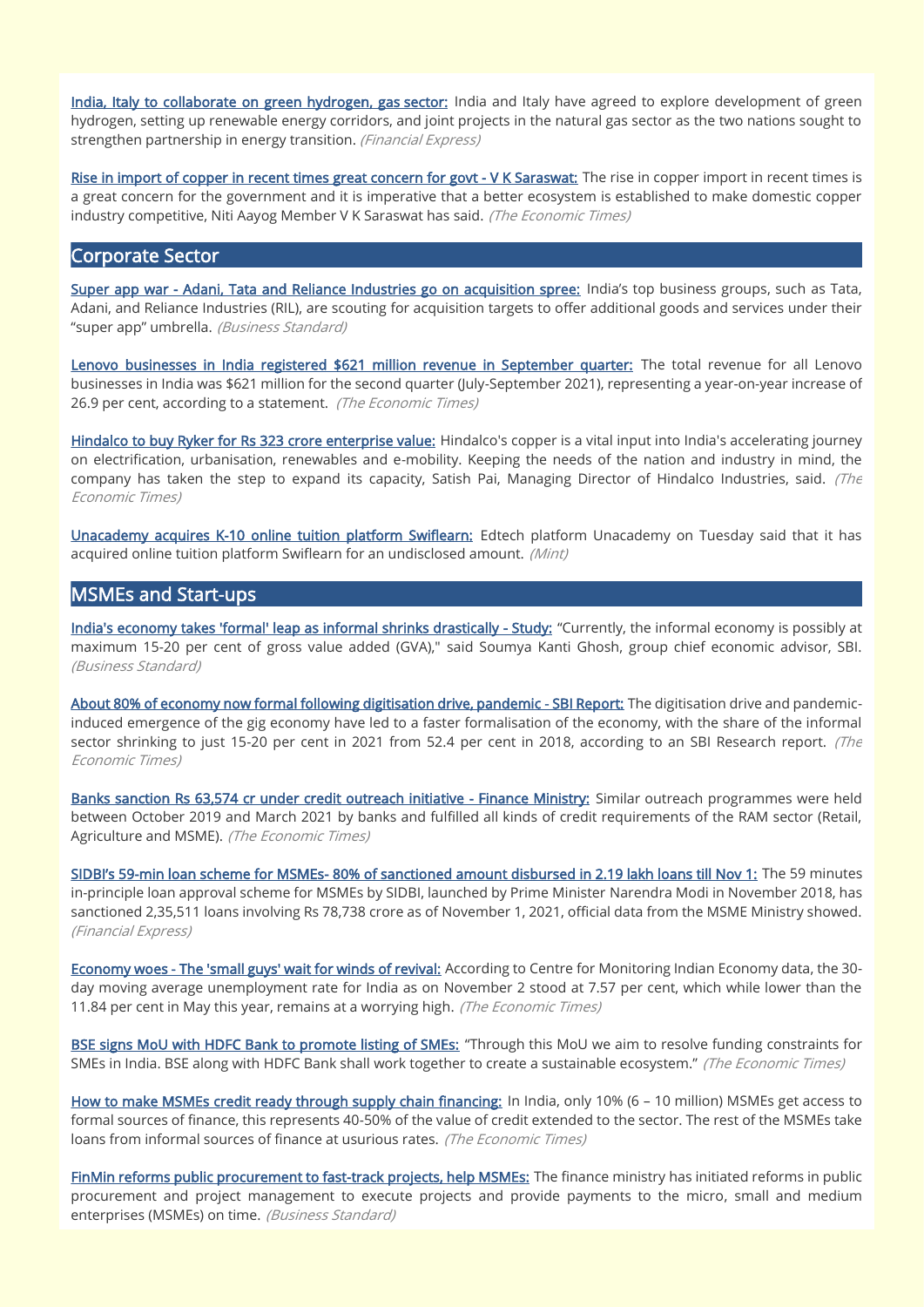# Employment and Industrial Relations

[Over 50% of employees likely to return to office thrice a week by Jan 2022 - Nasscom:](https://economictimes.indiatimes.com/tech/information-tech/over-50-of-employees-likely-to-return-to-office-thrice-a-week-by-jan-2022-nasscom/articleshow/87459192.cms) More than 50% of India's technology workforce is likely to return to office three times a week from January 2022, according to a study by industry body Nasscom. (The Economic Times)

[Labour Ministry hikes minimum wages for central sphere workers from Oct 1:](https://economictimes.indiatimes.com/news/economy/policy/labour-ministry-hikes-minimum-wages-for-central-sphere-workers-from-oct-1/articleshow/87356117.cms) The Ministry of Labour and Employment has revised the rate of variable dearness allowance for 1.5 crore central sphere workers. (The Economic Times)

[Hiring activity in India grows by 43% annually in October 2021 - Report:](https://economictimes.indiatimes.com/jobs/hiring-activity-in-india-grows-by-43-annually-in-oct-2021-report/articleshow/87483314.cms) Growth in India's job market once again surpassed pre-pandemic levels, showcasing a 19% uptick vs Oct '19. The country's premier index was trending at 2523 in October 2021, recording 43% year-on-year (Y-O-Y) growth Vs October 2020 according to the latest Naukri JobSpeak report. (The Economic Times)

[Hybrid to be new norm for return to work, finds Nasscom-Indeed study:](https://www.business-standard.com/article/economy-policy/hybrid-to-be-new-norm-for-return-to-work-finds-nasscom-indeed-study-121110100541_1.html) Both employees and employers are equally interested in making a comeback to the workplace in a hybrid setup, and 50 per cent of the workforce is likely to return to offices for up to three days a week starting next year. (Business Standard)

## Industrial Finance

[ADB approves \\$250 million loan for India's industrial corridor development:](https://economictimes.indiatimes.com/news/economy/finance/adb-approves-250-million-loan-for-indias-industrial-corridor-development/articleshow/87372885.cms) The Asian Development Bank (ADB) on Friday said it has approved a USD 250 million (about Rs 1,875 crore) loan to support India's National Industrial Corridor Development Program (NICDP). (The Economic Times)

[Poor IBC recovery calls for process rejig](https://www.thehindu.com/business/Industry/poor-ibc-recovery-calls-for-process-rejig-crisil/article37330180.ece) – Crisil: With only ₹2.5 lakh crore in recoveries, there is a need for a 'stronger push' to make resolutions under the Insolvency and Bankruptcy Code (IBC) process more effective, Crisil said. (The Hindu)

[RBI eases current account rules for bank exposures less than Rs 5 crore:](https://economictimes.indiatimes.com/industry/banking/finance/banking/rbi-ease-current-account-rules-for-bank-exposures-less-than-rs-5-crore/articleshow/87370454.cms) The Reserve Bank of India on Friday eased current account rules for bank exposures less than Rs 5 crore, allowing lenders to open current account, cash credit and overdraft facilities without any restriction. (The Economic Times)

[Deutsche Bank ready to be NPS custodian for just Rs 100 per year:](https://economictimes.indiatimes.com/industry/banking/finance/banking/deutsche-bank-ready-to-be-nps-custodian-for-just-rs-100-per-year/articleshow/87476164.cms) In an ultra-aggressive bid, Deutsche Bank is willing to accept a fee of just ₹100 a year for being the custodian of India's pension fund which has total assets under custody of more than ₹6 lakh crore across various schemes. (The Economic Times)

[Sell bad debts early, let ARCs take part in IBC - RBI committee:](https://www.business-standard.com/article/economy-policy/sell-bad-debts-early-let-arcs-take-part-in-ibc-rbi-committee-121110201854_1.html) A committee formed by the Reserve Bank of India (RBI) to recommend ways to revive asset reconstruction companies (ARCs) has suggested an early sale of bad debts to them, directly acquiring non-performing assets from the market, and letting ARCs bid in the insolvency and bankruptcy process. (Business Standard)

## Technology and Innovation

Hybrid model - [Cloud's next leap of](https://www.financialexpress.com/industry/technology/hybrid-model-clouds-next-leap-of-faith/2362896/) faith: As organisations progress on their journey to the cloud, adopting hybrid, multicloud has become essential and is a clear winner in the race to become the dominant architecture for enterprise cloud estates in India," says Sandip Patel, managing director, IBM India. (Financial Express)

[India's first manned ocean mission 'Samudrayan' launched:](https://economictimes.indiatimes.com/news/science/indias-first-manned-ocean-mission-samudrayan-launched/articleshow/87375176.cms) The nation has made huge progress in science and technology and when an Indian goes up into space as part of the Gaganyaan programme, another would dive deep into the ocean, the Minister said. (The Economic Times)

[Value of UPI transactions crosses \\$100 billion in October:](https://economictimes.indiatimes.com/tech/tech-bytes/value-of-upi-transactions-crosses-100-billion-in-october/articleshow/87461168.cms) A whopping 4.2 billion UPI transactions amounting to Rs 7.71 lakh crore (about \$103 billion) were clocked in the month, marking all-time highs on both counts for the five-year-old payments channel. (The Economic Times)

## Industrial Infrastructure, Clusters and SEZs

[Indian Oil Corp to set up 10,000 electric vehicle charging stations:](https://economictimes.indiatimes.com/industry/renewables/indian-oil-corp-to-set-up-10000-electric-vehicle-charging-stations/articleshow/87513271.cms) Indian fossil fuel retailers have begun scaling up their EV charging ambition to ensure they stay relevant in the future when EVs are expected to comprise a significant share of new vehicle sales. (The Economic Times)